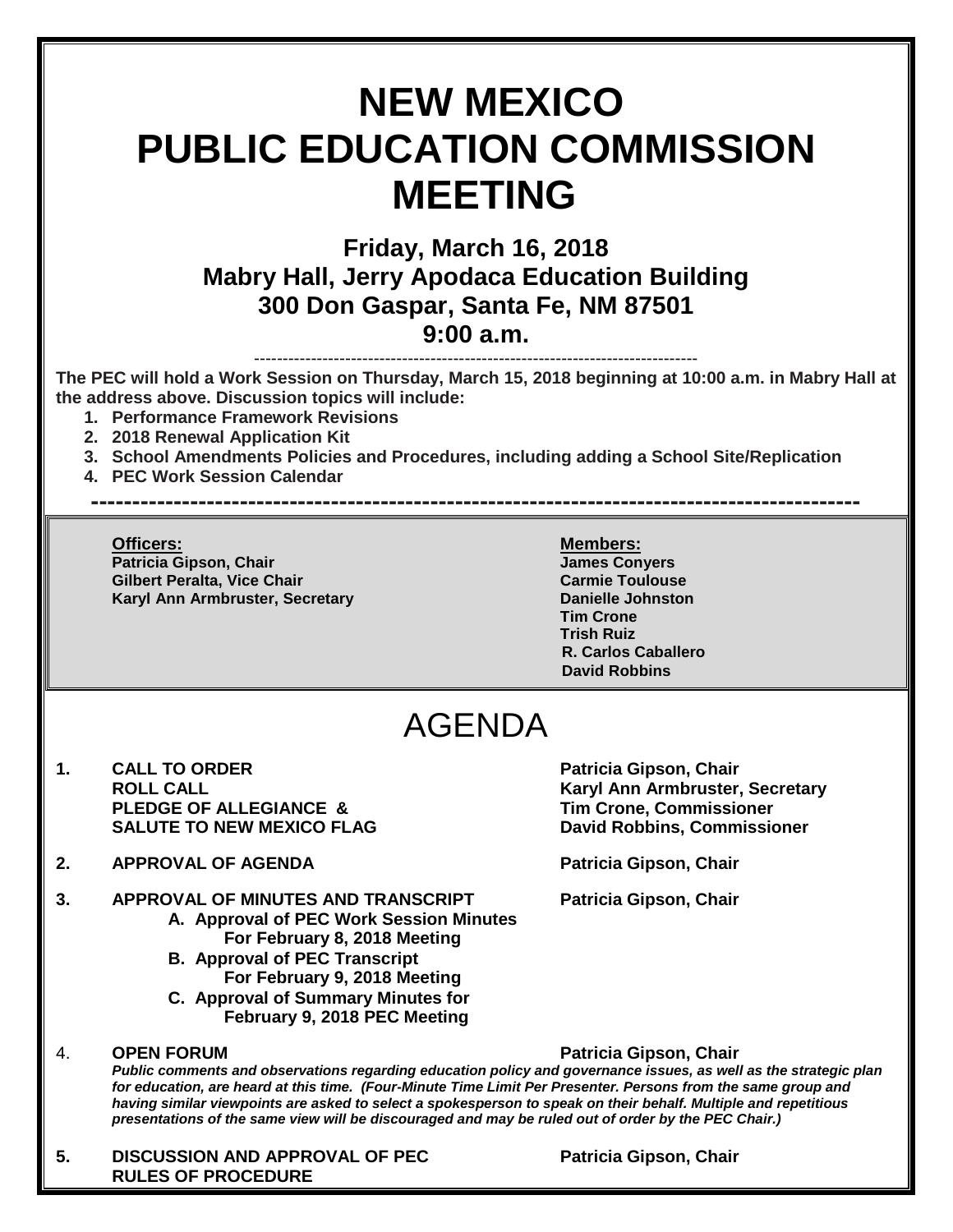| 6.  | <b>DISCUSSION AND POSSIBLE ACTION ON</b><br><b>OPEN MEETING ACT RESOLUTION FOR 2018</b>                                                                                                                                                                                                                            | Patricia Gipson, Chair                                          |
|-----|--------------------------------------------------------------------------------------------------------------------------------------------------------------------------------------------------------------------------------------------------------------------------------------------------------------------|-----------------------------------------------------------------|
| 7.  | <b>DISCUSSION AND POSSIBLE ACTION ON</b><br><b>CHARTER SCHOOL AMENDMENTS</b><br>A. J. Paul Taylor<br>Length of school year/day<br>L.<br>B. La Tierra Montessori<br>Length of daily ELD instruction<br>Ĺ.<br>C. Turquoise Trail<br>Addition of $7th$ and $8th$ grades<br>i.<br>ii.<br>Increase to enrollment cap    | <b>Katie Poulos, Director</b><br><b>Charter School Division</b> |
| 8.  | <b>REPORT FROM OPTIONS FOR PARENTS &amp; THE</b><br><b>CHARTER SCHOOL DIVISION</b>                                                                                                                                                                                                                                 | <b>Katie Poulos, Director</b><br><b>Charter School Division</b> |
| 9.  | <b>DISCUSSION AND POSSIBLE ACTION ON</b><br><b>CORRECTIVE ACTION PLANS RELATED TO:</b><br>A. Dzil Ditl'ooi School of Empowerment,<br>Action and Perseverance (DEAP)<br>B. Roots & Wings Charter School                                                                                                             | <b>Katie Poulos, Director</b><br><b>Charter School Division</b> |
| 10. | <b>DISCUSSION AND POSSIBLE ACTION ON</b><br><b>CARIÑOS DE LOS NIÑOS CHARTER SCHOOL</b><br><b>CORRECTIVE ACTION PLAN COMPLIANCE</b>                                                                                                                                                                                 | <b>Katie Poulos, Director</b><br><b>Charter School Division</b> |
| 11. | <b>DISCUSSION AND POSSIBLE ACTION ON</b><br><b>FAILURE TO COMPLY WITH ANNUAL</b><br><b>GOVERNANCE REPORTING REQUIREMENTS</b><br>A. ACE Leadership High School<br>B. Technology Leadership High School<br>C. Health Leadership High School<br>D. North Valley Academy<br>E. Cottonwood Classical Preparatory School | <b>Katie Poulos, Director</b><br><b>Charter School Division</b> |
| 12. | <b>DISCUSSION AND POSSIBLE ACTION ON</b><br><b>CHARTER SCHOOL GOVERNING BODY</b><br><b>CHANGES REPORTING REQUIREMENTS</b>                                                                                                                                                                                          | <b>Katie Poulos, Director</b><br><b>Charter School Division</b> |
| 13. | <b>DISCUSSION AND POSSIBLE ACTION ON</b><br><b>AMENDMENTS POLICIES AND PROCESSES</b><br><b>INCLUDING, AT A MINIMUM, POLICY AND</b><br><b>PROCESS FOR ADDING A SCHOOL</b><br><b>SITE/REPLICATION</b>                                                                                                                | <b>Katie Poulos, Director</b><br><b>Charter School Division</b> |
| 14. | <b>DISCUSSION AND POSSIBLE ACTION ON THE</b><br><b>2018 RENEWAL APPLICATION KIT</b>                                                                                                                                                                                                                                | <b>Katie Poulos, Director</b><br><b>Charter School Division</b> |
| 15. | <b>DISCUSSION AND POSSIBLE ACTION ON THE</b><br><b>LEGAL SERVICES RFP</b>                                                                                                                                                                                                                                          | Patricia Gipson, Chair                                          |